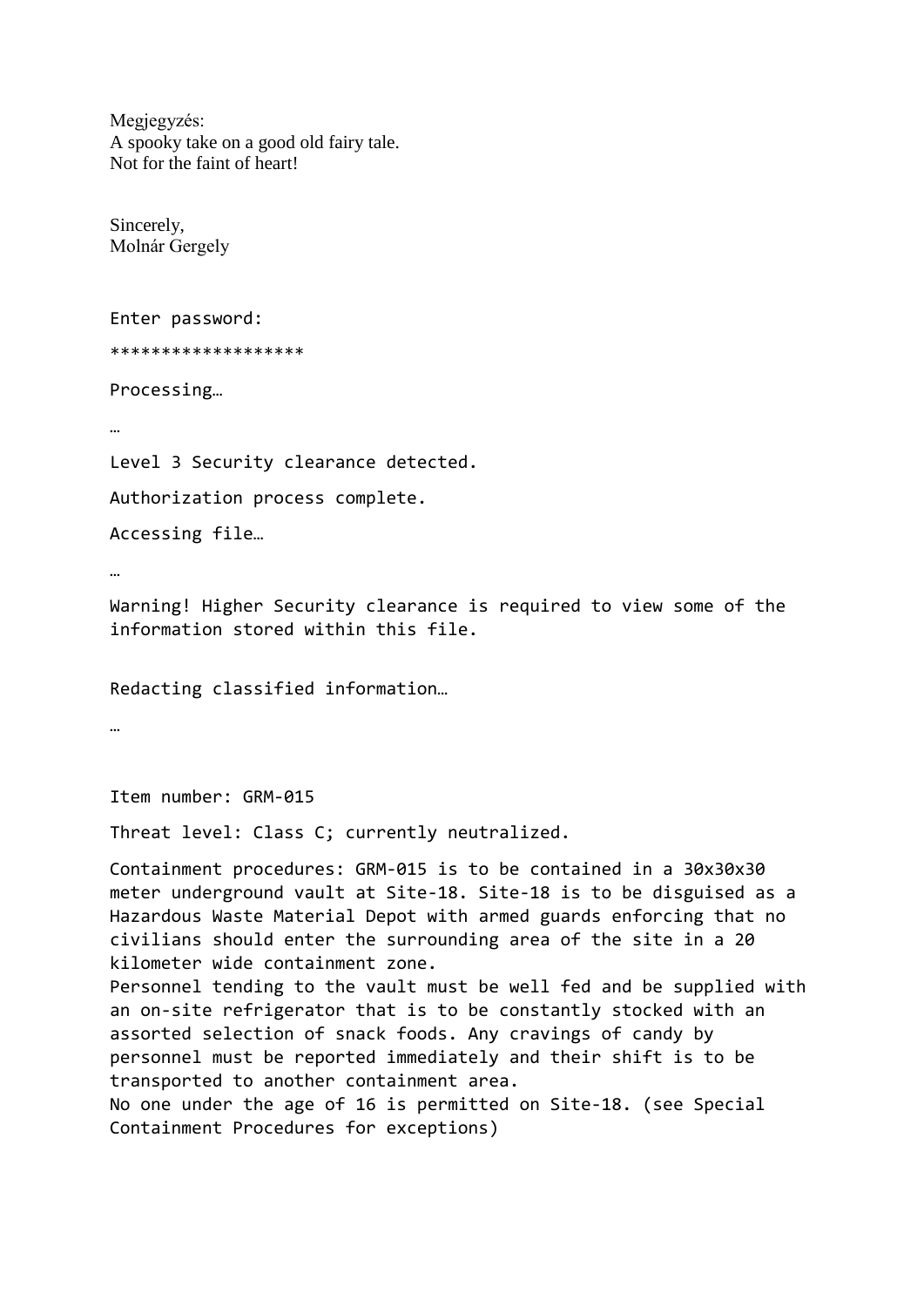Special Containment Procedure: To avoid further containment breaches (see Incident Report-1) and ensure maximum safety, on 19[ ].[].[ ]. a new special containment procedure has been issued by OS-5. Every three months, two human children, one male and one female, ranging from ages  $\lceil \; \rceil$  to  $\lceil \; \; \rceil$  must be introduced to the vault of GRM-015. They are to be encouraged to eat parts of GRM-015, prompting the appearance of GRM-015-1. They are then [DATA EXPUNGED].

Acquisition of special containment procedure subjects are to be done from public orphanages. Twin subjects are preferable, but not necessary.

Description: GRM-015 is a sentient and carnivorous supernatural entity resembling a gingerbread house of approximately 20 square meters, consisting of a single room. A number of components have been known to appear on GRM-015, including but not limited to: gingerbread, frosting, chocolate, gum, pure sugar, licorice and several other sweets. The substances and appearance of GRM-015 are inconsistent, changing after each incubatory period. These substances have been described by test subjects as superior in taste compared to any other candy they have eaten. To date, no further effects have been proven to be caused by these substances. GRM-015 is capable of regrowing and restructuring its candy layer. The loss of sugary substances does not seem to cause pain to GRM-015, however, attempts to destroy GRM-015 have triggered an aggressive and violent response, causing the deaths of  $\lceil \quad \rceil$  staff members and breach of containment.

GRM-015 usually remains in a dormant state for approximately three months (hereafter referred to as incubation period) after which GRM-015-1 appears in one of the corners of GRM-015. GRM-015-1 resembles an old woman of indeterminate race, possessing the physical attributes of a human female, approximately 70 years of age. GRM-015-1 can fluently speak several languages, but will only do so to children below the age of 16 with the intention of [DATA EXPUNGED]. All attempts to communicate and inquire about the details and origin of GRM-015 have failed. GRM-015-1 can be injured and killed by traditional means, however, her body will quickly dissolve into an unidentified sugary substance. The death of GRM-015-1 is always followed by an aggressive outburst from GRM-015 consisting of [DATA EXPUNGED] and relocation by unknown means. Attempts by personnel to harm GRM-015-1 are to be met with immediate termination by the onsite security staff. The primary purpose of GRM-015-1 seems to be luring prey inside GRM-015 where they are [DATA EXPUNGED]. It is currently unknown whether digestion takes up the incubatory period or if the purpose is to recreate another instance of GRM-015-1. In the case of GRM-015-1 failing to find suitable prey for a time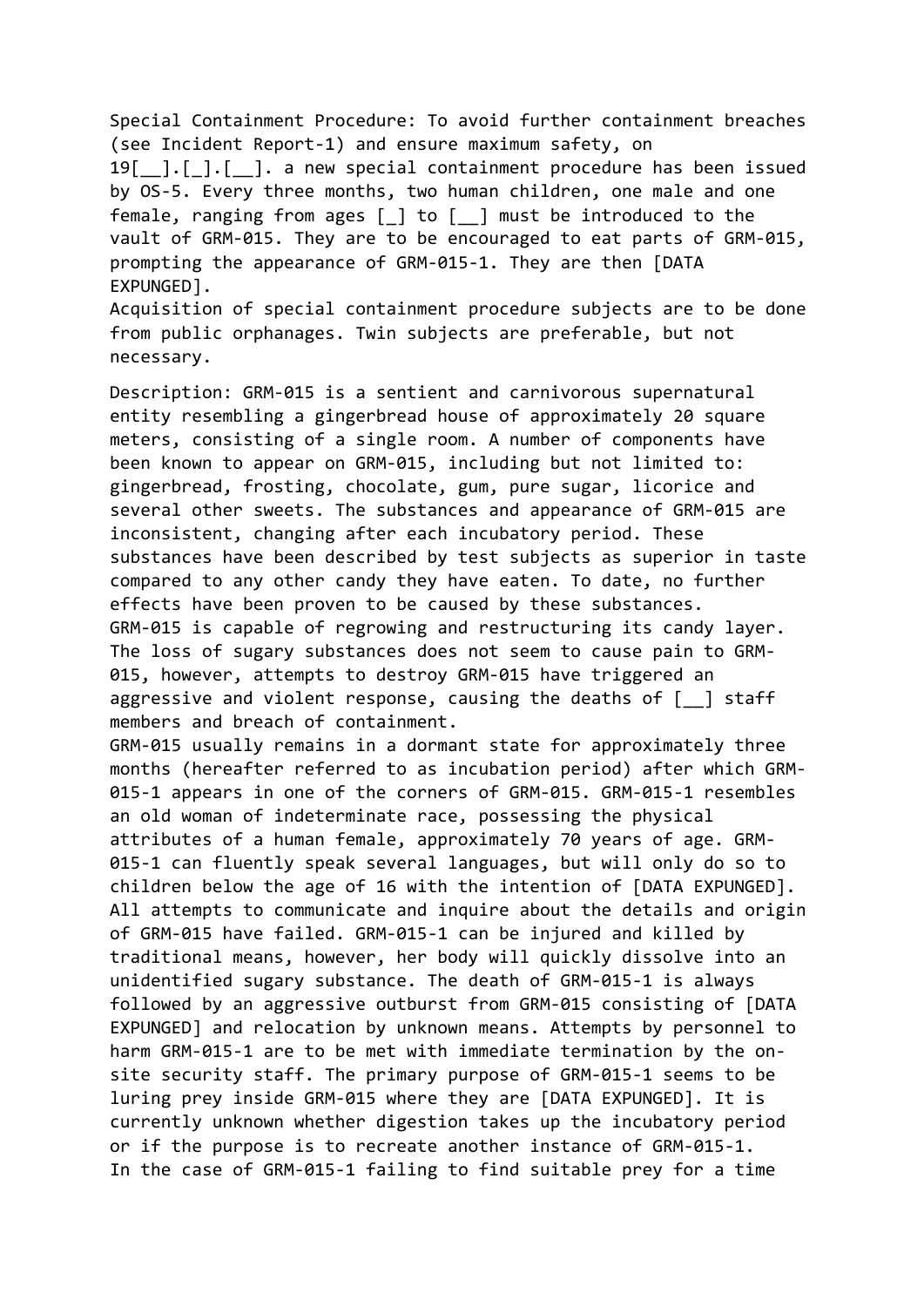period ranging from two to six weeks, GRM-015 will create another entity, GRM-015-2. GRM-015-2 is a white bird of unspecified species, however, aside from coloration it strongly resembles *Turdus philomelos.* GRM-015-2 initially appears on the roof of GRM-015, disappearing after approximately eight hours. Reports indicate that GRM-015-2 somehow reappears next to the nearest area where it can find prey. How GRM-015-2 locates prey is unknown. The song of GRM-015-2 has been described as 'beautiful' and 'calming' by adult test subjects, however, anyone under the age of 16 who hears the song will experience a loss of cognitive capabilities, a mild state of euphoria and unresponsiveness as well as an unexplainable urge to approach GRM-015. Tests have shown that those affected by GRM-015-2 know where GRM-015 is instinctually, no matter the location (See Incident Report-1). Recordings of the song of GRM-015-2 have failed to show similar effects.

Recovery: GRM-015 has come to the attention of the Foundation after several reports of disappearing children near [  $\Box$ ], Germany. A recovery team found GRM-015 hidden in one of the forests near [  $\Box$ ], and managed to isolate the area until a relocation team arrived, transporting GRM-015 to Site-[ ]. Excavation teams have found the skeletal remains of approximately [\_\_\_\_] children buried under the original location of GRM-015. The origins of GRM-015 are unknown, but radiocarbon dating suggests that it is around 200 years old.

Addendum-1: As of 20 $[$ ]. $[$ ]. $]$ ]., no staff members are allowed to consume any part of GRM-015. Violation of this rule will result in reclassification as D-class personnel or on-site termination.

Addendum-2: Staff members are discouraged from communicating or interacting with subjects brought in for the special containment procedure. Upon request, personnel working with GRM-015 might request Class-A amnesiacs after witnessing a special containment procedure as well as psychiatric help.

Note-1: Suggestion by Dr. [ ]: Repackaging and marketing the outer candy layer of GRM-015 as a snack.

Note-2: As of order by OS-5, Dr. [ ] has been given Class-C amnesiac, sent to Site-[\_] and assigned to [\_\_\_\_\_] duty.

Incident Report-1: On 19[\_\_].[\_].[\_\_]. at 02:00 CEST, GRM-15-2 has appeared after four months of successful containment at Site- $\lceil \quad \rceil$ . At 10:00 CEST, GRM-15-2 has disappeared from the containment area, relocating to the nearby village of [\_\_\_\_\_\_]. GRM-15-2 has been described by witnesses to have sat on a branch of a tree in the yard of [\_\_\_\_\_\_\_\_\_\_\_\_\_\_\_\_\_] Kindergarten, designating and entrancing [\_\_] victims as prey. Upon discovery of this, on-site staff at Site-[ ]